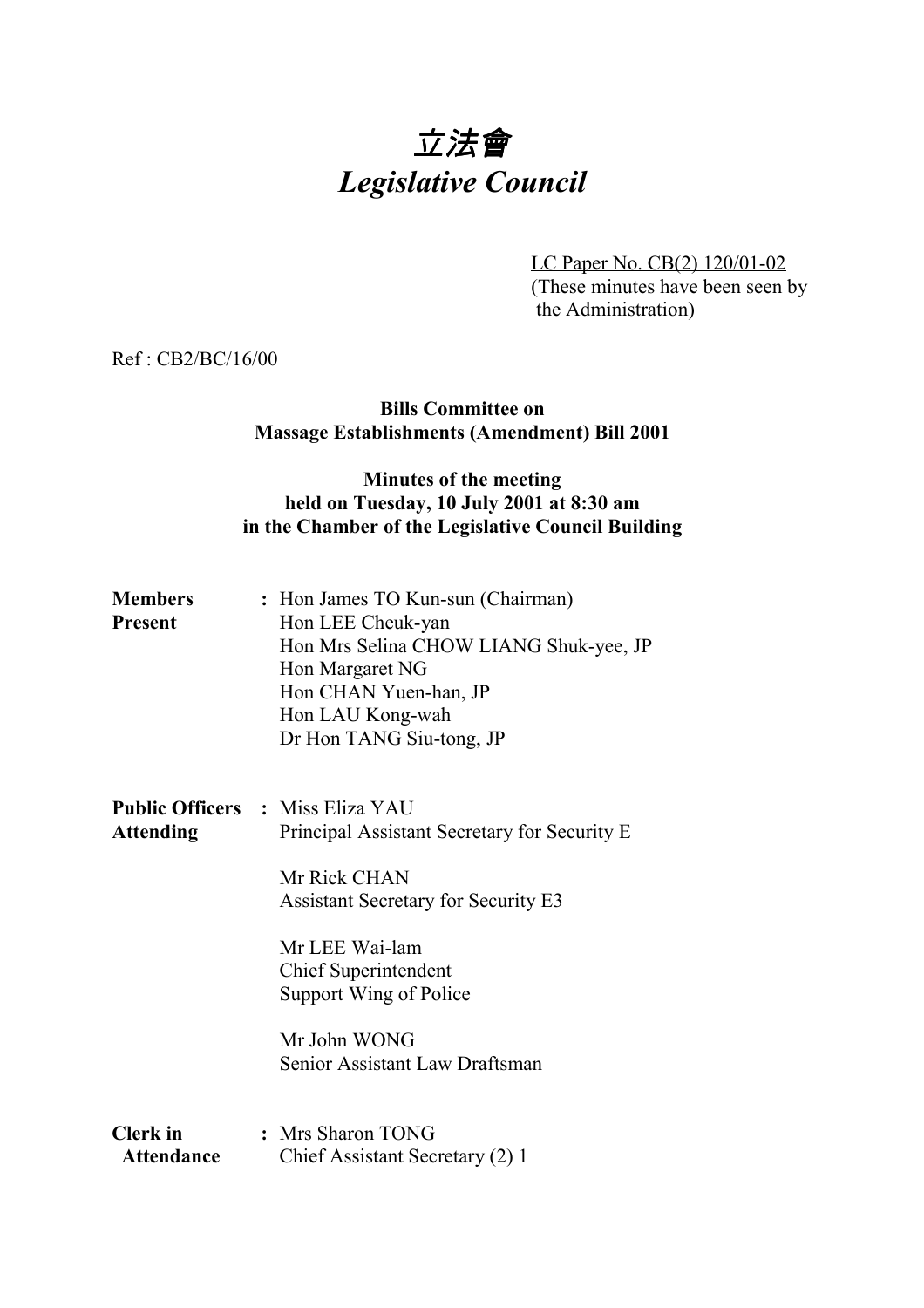# **Staff in :** Miss Connie FUNG Attendance **Assistant Legal Adviser 3**

Miss Betty MA Senior Assistant Secretary (2) 1

Action

## **I. Election of Chairman**

1. Mr James TO was elected Chairman of the Bills Committee.

## **II. Meeting with the Administration**

#### Scope of the Bill

2. The Chairman said that when the Panel on Security was consulted on the legislative proposal, members of the Panel expressed general support for the proposed exemption of certain types of massage establishments from the licensing control. Members, however, had suggested further relaxation of the scope of control. The Chairman asked whether the Administration had incorporated members' views in the Massage Establishments (Amendment) Bill 2001 (the Bill).

3. Principal Assistant Secretary for Security E (PAS(S)E) said that the Administration had taken into full account members' views expressed at the Panel meeting. The Administration had studied the proposal to further narrow down the scope of control of massage establishments so that those establishments that did not appear to be prone to vice activities would be exempted from the licensing requirement. Although the Administration was open-minded in the matter, it would have to examine the issue carefully to ensure that no grey areas would be created in the legislation' having regard to the fact that the primary objective of the Massage Establishments Ordinance (MEO) was to control and prevent vice activities in massage establishments through licensing.

4. Miss Margaret NG expressed concern that the Bill could not reflect the objective of control of vice activities. It appeared that the policy intention was to allow the Police to exercise control on massage establishments, which was believed to be the most effective way to prevent vice activities in these establishments. In her view, the Bill as presently drafted could not achieve the purpose, but would regulate the provision of massage service or treatment. As massage businesses were not necessarily related to vice activities, the Bill would inhibit the growth of bona fide massage businesses which promoted health and relaxation. The Administration was holding an outdated view against the operation of massage businesses. Miss NG said that while she did not oppose the legislative proposal, she saw no direct relationship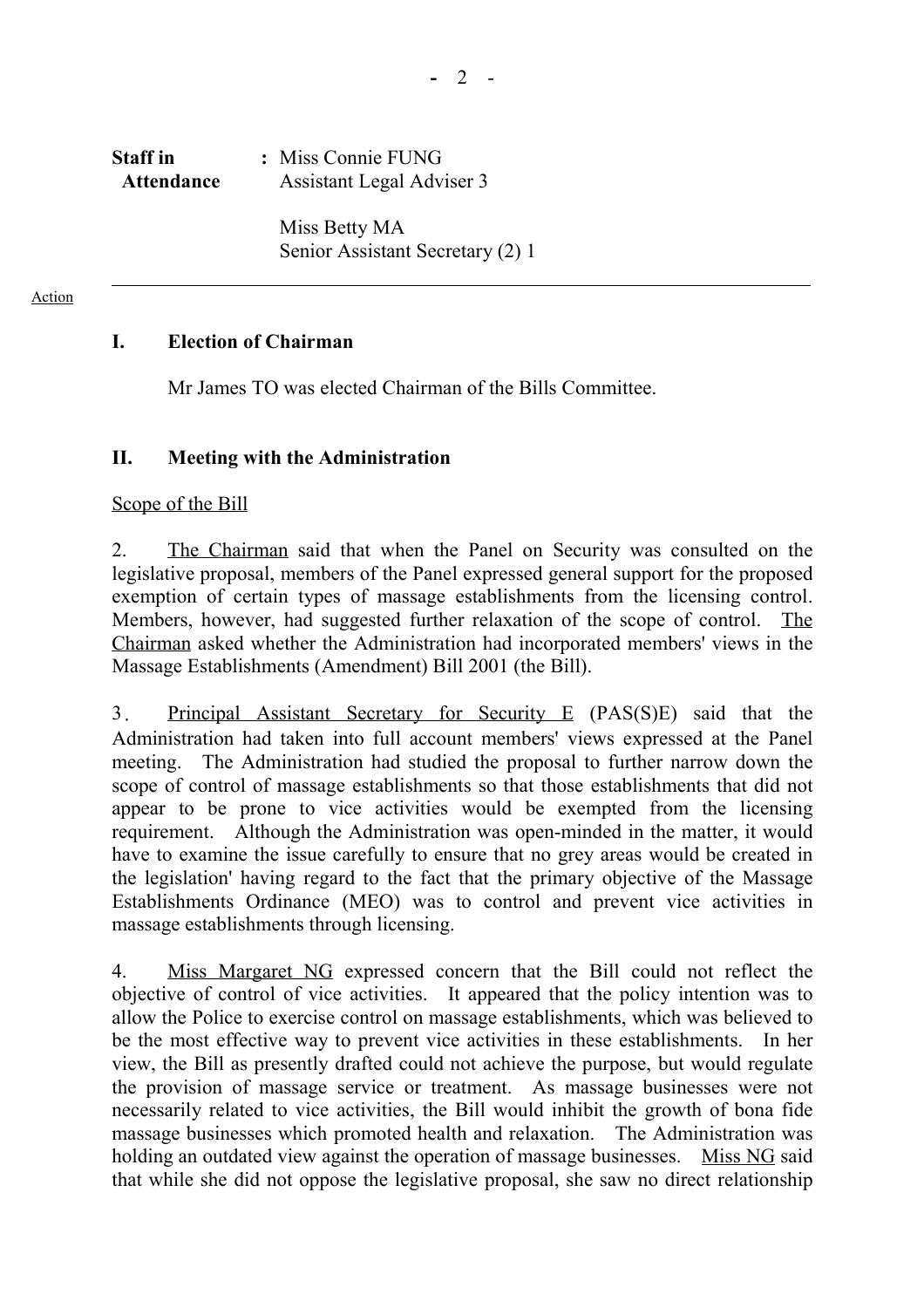Action

between licensing of massage establishments and control of vice activities. She urged that the Administration should conduct a comprehensive review of MEO.

5. PAS(S)E explained that when MEO was enacted in 1983, the policy intention was to combat vice activities in massage establishments through the licensing regime, but not to regulate the provision of massage service or treatment as such. She said that the Administration commissioned a consultancy study to review MEO and the related regulatory controls exercised by the Police in 1999. The consultant pointed out that the scope of control was too wide, thus might unnecessarily inhibit the growth of bona fide massage businesses that did not appear to be prone to vice activities. After the review, the Police had implemented a number of procedural or administrative changes to improve the licensing arrangements. The Amendment Bill was to propose further improvements. PAS(S)E added that the Bill did not seek to regulate the provision of massage service and treatment as such. The Security Bureau might further discuss with the Health and Welfare Bureau and Department of Health as to whether provision of such services should be regulated from the angle of public health protection.

6. Miss Margaret NG referred to clause 3 of the Bill and said that the coverage of the legislative amendments needed improvement. She was of the view that although the Bill sought to narrow down the scope of licensing control of massage establishments so that health clubs and beauty parlours in which massage service was provided to a customer by a person of the same sex for health and relaxation purposes would not be required to obtain a massage establishment licence, the provision as proposed might not reflect the intention. She suggested that the Administration should review the proposed section  $3(c)$  to clearly spell out those massage establishments which were excluded from the Bill, such as adding "the premises of a hair salon, or of a beauty parlour, or other establishments that did not appear to be prone to vice activities" before the proposed provision.

Admin 7. Senior Assistant Law Draftsman said that the definition of massage establishment was already laid down in section 2 of MEO. Nevertheless, PAS(S)E noted Miss Margaret NG's concern and agreed to review the proposed section 3(c) along the line of Miss NG's suggested wordings.

Admin 8. Responding to the Chairman, PAS(S)E agreed to provide information on the number of massage assistants in licensed massage establishments and the estimated number of customers receiving massage treatment and service in these establishments.

9. Miss CHAN Yuen-han welcomed the proposed relaxation of control over massage establishments. She sought clarification as to whether a massage assistant providing massage service to customers in the following circumstances would fall within the licensing regime -

(a) a massage assistant being sent by the massage establishment at which he/she was employed to premises other than a massage establishment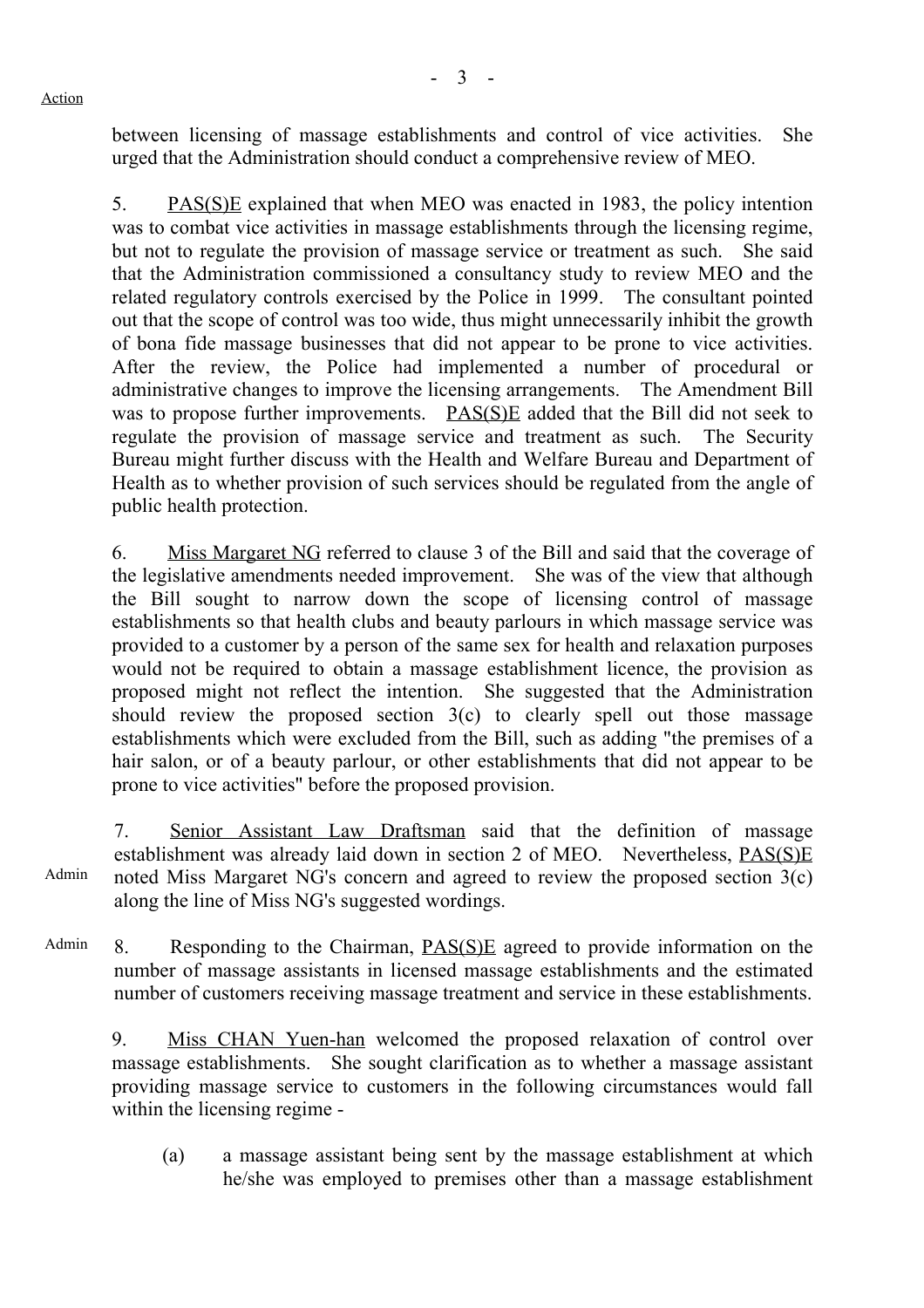Action

where full-body massage was administered to a customer of the opposite sex; and

(b) a massage assistant who got the job assignments through telephone calls and was not attached to any massage establishment.

10. Miss Margaret NG and Miss CHAN Yuen-han sought clarification as to whether a massage assistant providing massage service at premises other than the massage establishment at which he/she was employed would be regarded as assisting in the management or operation of the massage establishment for the purpose of section 4(1) of MEO.

11. The Administration responded that MEO aimed at controlling massage establishments but not massage assistants. Massage service provided by a massage assistant at premises other than a massage establishment would not be subject to the control of MEO. However, any persons engaged in vice activities in the premises concerned were liable to prosecution under other relevant legislation. The Administration undertook to provide a written response after the meeting.

12. Responding to the Chairman, PAS(S)E said that after the enactment of the Bill, only those establishments where full-body massage was administered to a customer by a person of the opposite sex would fall within the ambit of the licensing control.

13. Mrs Selina CHOW queried as to how vice activities could be combated through licensing of massage establishments. She said that should vice activities take place in massage establishments, prosecution could be brought about under other relevant legislation. She pointed out that massage service and treatment were getting very popular for health and relaxation purposes. In regulating massage establishments, the Administration should take into consideration the number of massage establishments in which vice activities were found and the number of massage establishments that would be regulated under the licensing regime.

14. The Chairman and Mrs Selina CHOW considered that apart from controlling vice activities through licensing, there could be other effective means to control vice activities, e.g. a notification system. Mrs Selina CHOW said that if a notification system was adopted, the Administration could still require the operators of massage establishments to meet certain operation conditions.

- 15. The Administration made the following response
	- (a) the licensing system made it possible for the local residents' opinions to be gauged before a licence was granted;
	- (b) the licensing system enabled the Police to vet whether the operator was a fit and proper person for operating the establishment and to impose licensing conditions, as appropriate, to ensure public safety;

Admin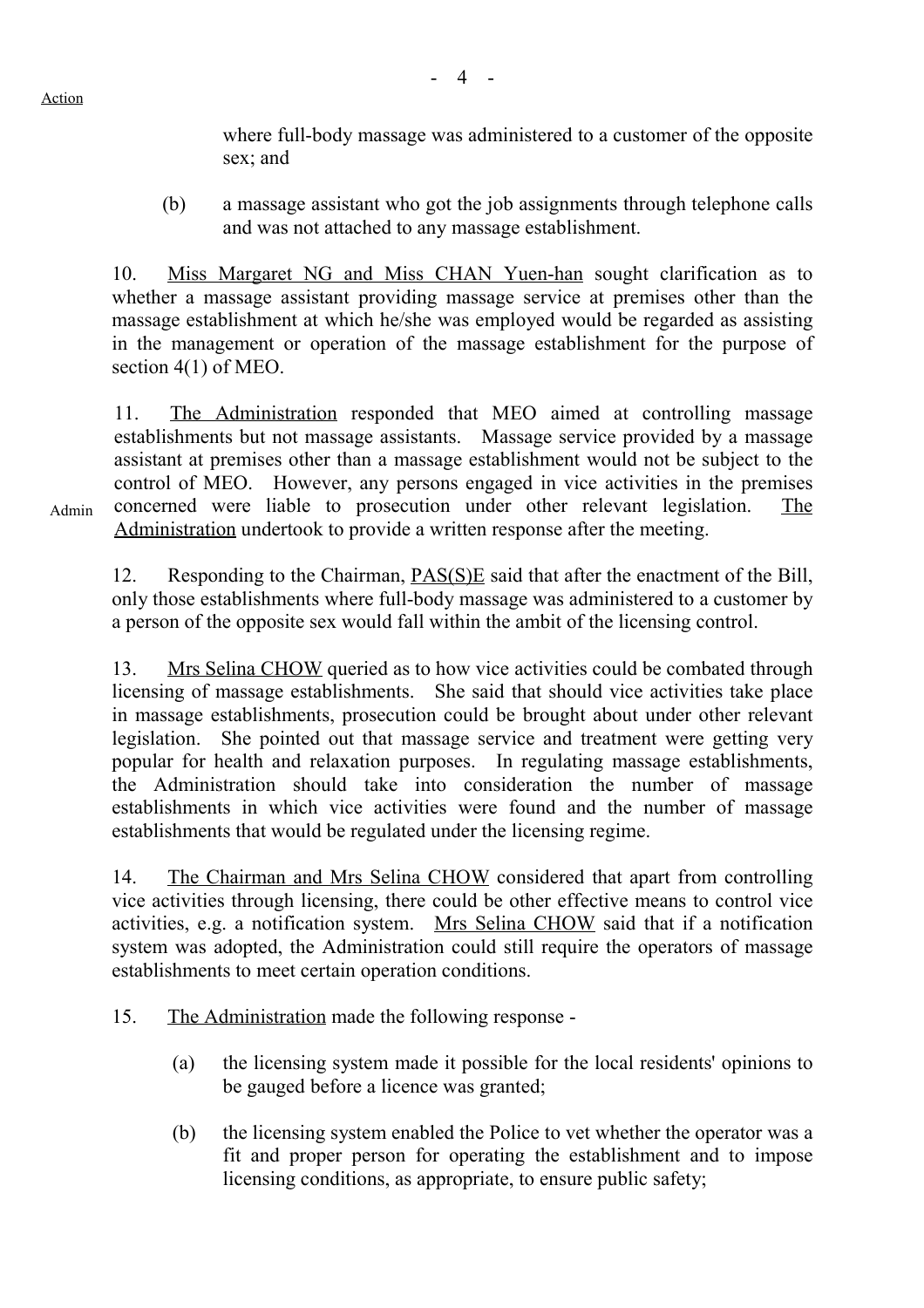- (c) according to the record of the Police, vice activities had been found in some massage establishments. There were also massage establishments where no vice activities were found in the initial period of operation but subsequently engaged in such activities. Inspections carried out in the licensing process would facilitate the detection of vice activities in massage establishments. The licensing system made it possible for the Police to inspect the establishments to ensure that the licensing conditions were complied with;
- (d) if a notification system was adopted, it might create enforcement difficulties as the Police would not be able to enter and conduct inspections to prevent vice activities; and
- (e) after the completion of the consultancy study to review MEO and the related regulatory controls exercised by the Police, the Police had streamlined the application procedures and shortened the time required for processing applications from 84 to 34 days in respect of granting "Approval-in-Principle" letters.

16. Miss Margaret NG said that the licensing system could not serve its intended purpose to deter or detect licensees from engaging in vice activities, but rather it would cause unnecessary disturbance to those bona fide massage establishments. She pointed out that sufficient evidence could be collected to prove that vice activities were engaged in massage establishments only if undercover operation was carried out.

17. Mrs Selina CHOW expressed concern about the long processing time taken by the Police to grant the "Approval-in-Principle" letter in respect of an application for a massage establishment licence.

Admin

18. To facilitate members' further discussion on the matter, the Chairman requested the Administration to provide a written response explaining the implications on enforcement and controlling vice activities if a notification system in respect of offering full-body massage by persons to customers of the opposite sex was adopted.

19. Mr LEE Cheuk-yan said that quite a number of blind people were trained as massage therapists. A professional massage therapist would provide such service to customers irrespective of their sex. He considered that the licensing system had stifled the development of massage businesses. For instance, the requirement for having two massage beds inside one room had intruded the privacy of customers.

20. Mrs Selina CHOW said that the Administration should not make a presumption that massage establishments would be prone to vice activities. Miss Margaret NG considered that the licensing regime was not cost-effective for controlling vice activities. Members generally were of the view that the licensing system and the Bill as presently drafted might still inhibit bona fide massage businesses.